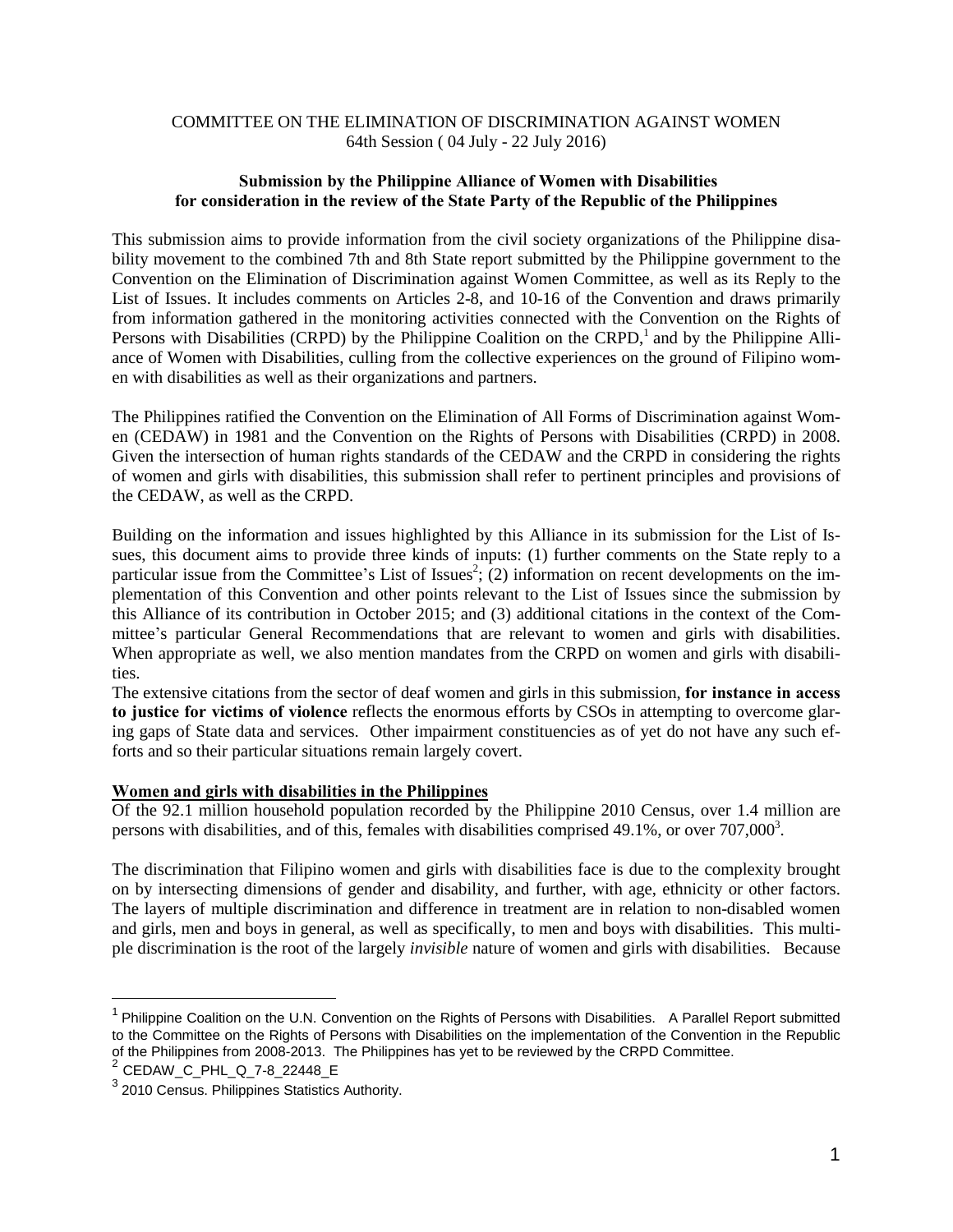of all these, it is necessary to have policies, programs and services that are also multi-dimensional and strategically formulated and monitored.

Despite the enactment of the Magna Carta of Women as the domestic translation of the CEDAW, there is still **non-implementation of a number of its disability-specific provisions** (cf Special Measures). Furthermore, key barriers reflect fundamental inadequacies of the State in terms of **awareness as well as the provision of accessibility and reasonable accommodation**. **Service provision** still has **glaring gaps for women and girls with disabilities, whether it be concerning mainstream gender quality, and/or, disability-specific programs, activities and projects.** Compounding these is the **lack of full and effective participation by women and girls with disabilities and our organizations** in all aspects of governance. As a vicious cycle, **this** *invisibility* **also results in a lack of disaggregated and comprehensive data collection and statistics on women and girls with disabilities**. Baseline data must be disaggregated down to types of impairment, and capture the diversity of inequalities experienced within the sector (cf CEDAW General Recommendation No. 18 on Disabled Women).

## **On Policy measures; Guarantee of Basic Human Rights and Fundamental Freedoms**

*Re Issue para 17<sup>4</sup> : "Provide information on the measures taken and envisaged to address discrimination and violence against women and girls with disabilities, ensure that they have effective access to inclusive education, employment and vocational opportunities and social services, and can effectively participate in political and public life"*

# **Comments on para 18.2[sic], 18.4[sic] of State Reply<sup>5</sup> :**

**Regarding support services, programs and activities that the State cites as measures which** address discrimination and violence against women (para 18.2[sic]), and ensure access to opportunities and fair treatment (para 18.4[sic]), **no evidence** of disseminated information, or actual details of these are provided in its Reply. On the ground, we encounter **widespread and continuing lack of awareness**, for instance toward deaf women and girl victims of violence (e.g., cases documented in La Union, Eastern Samar, and others)<sup>6</sup>. Women's Desks are also very limited in the assistance they can offer because there is **no provision of sign language interpretation**, and police officers themselves don't know how to communicate with the deaf (e.g., cases documented in Quezon City, Legazpi City and others)<sup>7</sup> (see Annex II-1).

## **Information on recent developments**

**Various government agencies are still unable to effectively institute measures that address inequalities of women and girls with disabilities in terms of data collection, policy, budgeting, and monitoring.**

- 1. There is no evidence or disseminated information of any comprehensive program by the National Council on Disability Affairs or other government agency on the **advancement of women with disabilities' rights** or accessibility for persons with disabilities, including women with disabilities. In fact, within the six-year term of this administration, the Council still has yet to actually amend the Accessibility Law (*Batas Pambansa 344*) to make it inclusive of all impairment groups.
- 2. In the 2015 Philippine Data Summit<sup>8</sup>, current UN Undersecretary General for Oversight Services Heidi Mendoza agreed with the need for *transparency* **and** *open data* **for government spending** on persons with disabilities. This was raised specifically in relation to the mandatory 1% allocation by

*<sup>4</sup>* CEDAW Committee List of Issues. CEDAW\_C\_PHL\_Q\_7-8\_22448\_E

**<sup>5</sup>** State Reply to List of Issues. CEDAW\_C\_PHL\_Q\_7-8\_Add-1\_23670\_E.

 $^6$  PDRC / Deaf Resources Philippines case notes.

 $<sup>7</sup>$  Ibid.</sup>

<sup>8</sup> Ombudsman with UNDP, World Bank, Center for Investigative Journalism. 7 December 2015, Metro Manila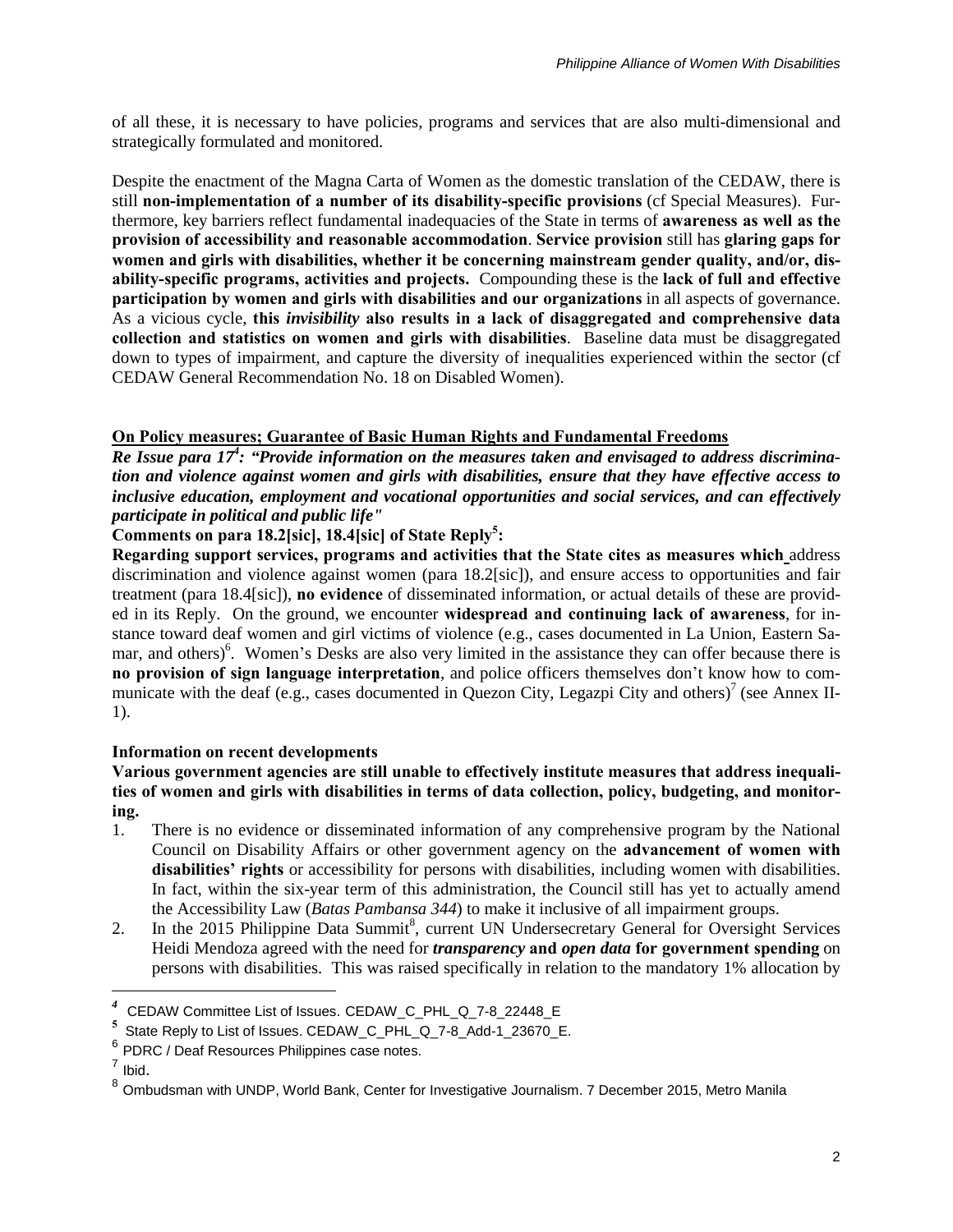all government agencies of their budgets to disability-related programs and services. This was supposed to have been implemented annually for the 2nd Decade of Persons with Disabilities from 2003 to 2012**, yet no steps have been taken to ensure this budget commitment for disability related programs and services in particular for women and girls with disabilities.** Ms. Mendoza who was then Commissioner of the Commission on Audit, supported the need for reporting and accountability for this budget policy. This includes agencies such as the Philippine Commission on Women, Department of Education, Department of Social Welfare and Development, Department of Health, and all other executive agencies and government owned- / controlled corporations.

3. Access to justice advocacy by stakeholders of the Deaf community has been active for over a decade<sup>9</sup>. **Civil society organizations have been the sole source of information** on the absence of accessibility particularly for deaf women and girl complainants of sexual violence. Their complaints account for the majority of all deaf complaints nationwide. Despite repeated engagements for over ten years with the Department of Justice, Supreme Court - Office of the Court Administrator and the National Council on Disability Affairs on instituting a national system of sign language interpreting, this goal has remained problematic and elusive: e.g., Prosecutors ask deaf parties to arrange for their own private sign language interpreters at their own expense; cases of deaf women and children go through preliminary investigations and trials with no sign language interpretation; and the task of coordination of (largely volunteer) interpreters, explanation of basic information on sign language interpretation (particularly of unschooled deaf women and girl victims of violence), etc. are done *almost exclusivel*y by other deaf and hearing volunteers of the Philippine Federation of the Deaf and the PDRC / Deaf Resources Philippines.

4. A second national technical workshop for the **Sustainable Development Goal indicators** was convened on May 11 and 12 in Metro Manila in preparation for the government's participation in the coming High Level Political Forum<sup>10</sup>. The break-out group for women largely focused on existing instruments such as the National Demographic and Health Survey of the Philippine Statistics Authority, which is very limited in its data on women and girls with disabilities. Even with representatives from the Philippine National Police, and the Philippine Commission on Women in the break-out group, discussion on the situation of women and girls with disabilities could not be adequately done because of the **lack of data, and overall policy, programs and services**.

#### **Recommendation for Policy Measures:**

*Ensure the full participation of women with disabilities, and establish systematic mechanisms for datagathering and reporting (following General Recommendation No. 9), across all sectors (including political participation, health, education, access to justice, employment, violence, social protection etc) and financing, partnering and monitoring, which are compliant with the Convention.*

### **On Special Measures**

 $\overline{a}$ 

### **Information on recent developments**

To date there continues to be non-implementation of Executive Order 410 on the **economic independence program for persons with disabilities**, <sup>11</sup> despite its issuance over a decade ago. If implemented, it would include among others, quotas which would impact women with disabilities:

"All national government agencies, state universities, government and control corporations and government financial institutions, including LGUs, shall avail of at least ten percent (10%) of their procurements from persons with disabilities."

<sup>9</sup> Access to Justice. Case Monitoring by the Philippine Deaf Resource Center (2006-2012). [http://www.phildeafres.org/files/PDRC\\_Case\\_Monitoring\\_2006-2012.pdf](http://www.phildeafres.org/files/PDRC_Case_Monitoring_2006-2012.pdf)

<sup>2</sup>nd Technical Workshop on Sustainable Development Goals Indicators" National Economic Development Authority / Philippine Statistical Authority / UNDP. May 11-12, 2016, Pasig City.

Directing the implementation of the economic independence program for persons with disabilities. <http://www.ncda.gov.ph/disability-laws/executive-orders/executive-order-no-417/>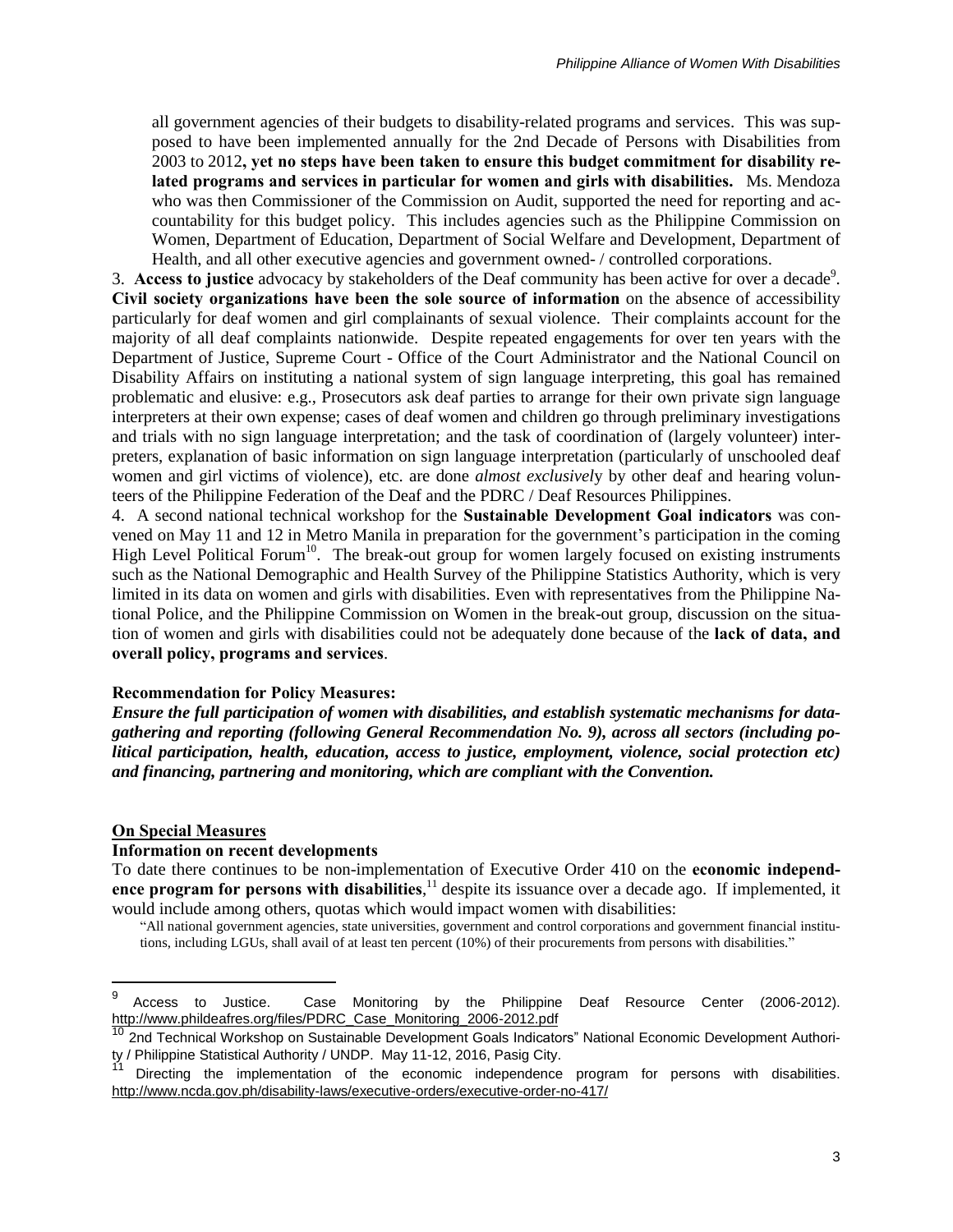Likewise, there have been no efforts to implement critical provisions of the 2008 Magna Carta of Women on women with disabilities on **social protection**:

Sect 27

(e) The State shall support women with disabilities on a community-based social protection scheme.

These measures would address the **gender disparity in economic status** between women with disabilities and other women without disabilities, as well as between men and women with disabilities.

## **Recommendation for Special Measures:**

*Following General Recommendation No. 25, implement fully and monitor annually all gender-related special measures mandated by domestic law, particularly the Magna Carta of Women and all of its inclusive, as well as disability-specific provisions which impact women and girls with disabilities.*

## **On Sex Role Stereotyping and Prejudice**

## **Information on recent developments**

- 1. Widespread **prejudice and gender stereotypes even among victims of violence** continue to exist, and be expressed blatantly in public even **by high-ranking State officials**. This includes offensive remarks by a presidential candidate in the recent national elections, now the President-elect himself<sup>12</sup>. Such views reek of machismo, perpetuate victim-blaming, and other views that e.g., victims of violence are not competent to give testimony, and various negative attitudes of law enforcers, judges and other personnel of the legal and judicial systems. Even despite being declared as violations of human rights in the context of the Magna Carta of Women $13$ , these acts are not prosecuted nor sanctioned, and are just dismissed as being part of *humor* and *banter*.
- 2. **Attitudes and prejudice** are also reflected by officers of the **National Bureau of Investigation and trial courts** in what they imply as *routine* psychiatric assessments of rape victims, including women and girls with disabilities even without any provisions for accessibility (i.e., sign language interpretation for deaf women and girls)<sup>14</sup>. Confusion in law enforcement and the legal system over the difference between psychological evaluation (for cognition) and psychiatric evaluation (for psychosocial conditions) also aggravate this prejudice against deaf women and girls as being intellectually or mentally *incompetent*, a label that they have to carry all their lives.

## **Recommendation for Sex Role Stereotyping and Prejudice:**

*Eliminate discriminatory stereotypes and prejudice, and reinforce awareness-raising programmes targeting both national and local State officials, on the negative effects of these discriminatory stereotypes on women's enjoyment of their human rights.*

## **On Violence against women and girls with disabilities**

**Women victims of violence, especially women with disabilities, are typically further traumatized by ineffective access to justice. G**ender-based violence among women and girls with disabilities is also virtually exclusively documented by civil society.<sup>15</sup> In 2005, one out of three deaf women of 60 respondents were reported to be raped in Manila and Cebu. Of 243 cases filed by deaf complainants, rape

<sup>&</sup>lt;sup>12</sup> Rights complaint filed after Duterte's rape remark. [http://newsinfo.inquirer.net/780557/rights-complaint-filed-after](http://newsinfo.inquirer.net/780557/rights-complaint-filed-after-dutertes-rape-remark)[dutertes-rape-remark;](http://newsinfo.inquirer.net/780557/rights-complaint-filed-after-dutertes-rape-remark) Ranada, P. "Duterte: Not sorry for rape remark, that's how I speak". 17 April 2016. <http://www.rappler.com/nation/politics/elections/2016/129844-duterte-reaction-rape-joke-australian-woman>

<sup>13</sup> Duterte rape comment violated Magna Carta of Women—CHR. [http://newsinfo.inquirer.net/787426/duterte-rape](http://newsinfo.inquirer.net/787426/duterte-rape-comment-violated-magna-carta-of-women-chr#ixzz4B0HYJ6ng)[comment-violated-magna-carta-of-women-chr#ixzz4B0HYJ6ng](http://newsinfo.inquirer.net/787426/duterte-rape-comment-violated-magna-carta-of-women-chr#ixzz4B0HYJ6ng)

<sup>&</sup>lt;sup>14</sup> PDRC / Deaf Resources Philippines case notes 2016.,

<sup>&</sup>lt;sup>15</sup> Access to Justice: Case Monitoring Report by the Philippine Deaf Resource Center [\(2006-2012\)](http://www.phildeafres.org/pdf/pdrc_case_monitoring.pdf)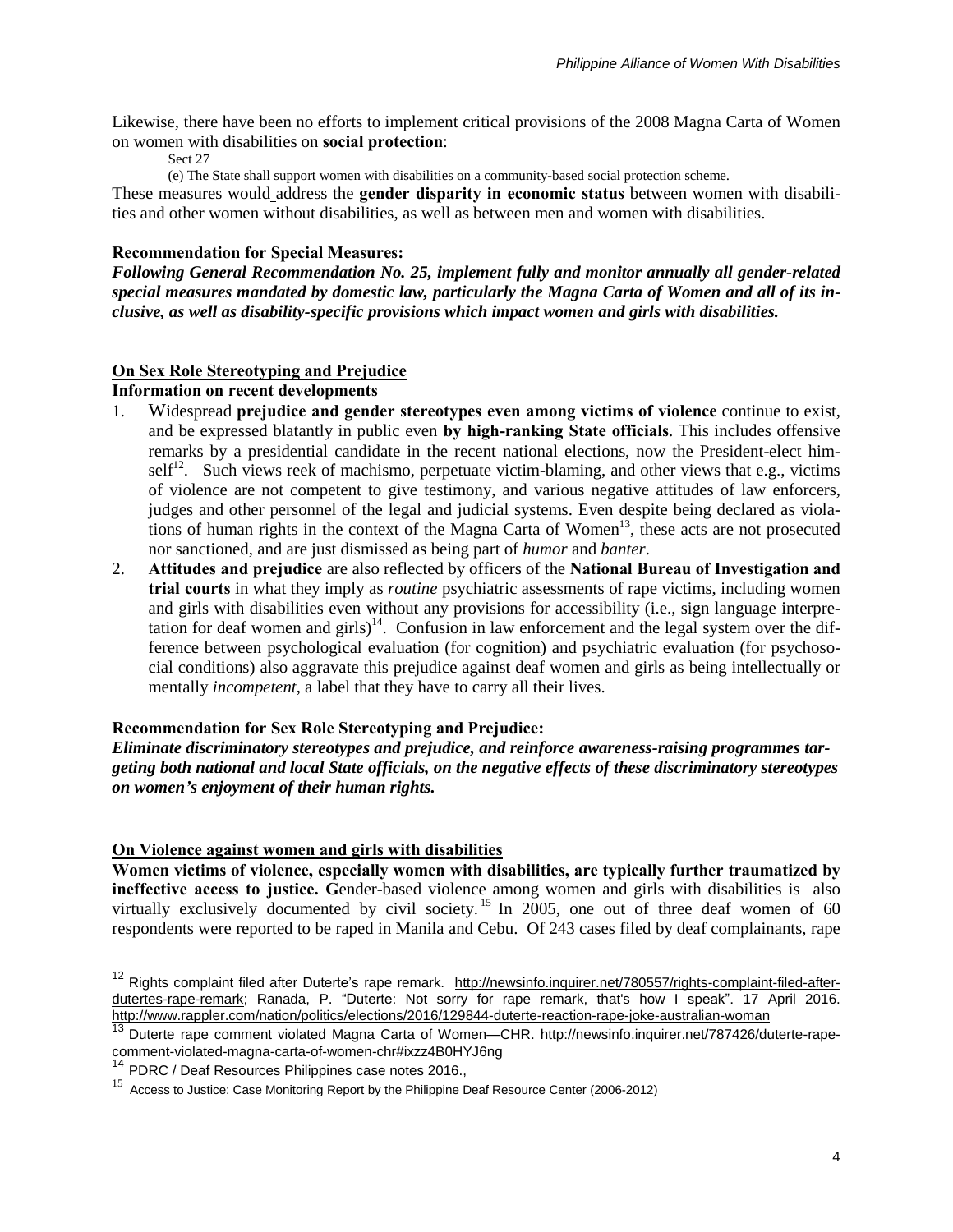cases filed by deaf women and girls outnumber all other types of complaints in a ratio of 10:1. Gathering of baseline data by the cross-disability Philippine Coalition on the UNCRPD on Supreme Court cases involving persons with disabilities from 2008-2011, showed that 20% of 126 cases are on gender-based violence, almost exclusively on women and girls with intellectual disabilities. These data from civil society are several magnitudes higher than regional statistics reported by the Philippine National Police and the National Statistical Coordination Board.<sup>16</sup>

## *Re Issue para 7 <sup>17</sup>:"…provide information on measures taken to ensure that victims of violence, including women with disabilities, have access to high-quality protection and support services, including shelters and rehabilitation programmes."*

## **Comments on para 7.6 of State Reply<sup>18</sup> to Issue:**

**Regarding measures that the State cites which are supposed to ensure** *access of victims violence to high-quality protection and support services including for women with disabilities"* (para 7.6), this Alliance finds **no evidence** of this whatsoever on the ground (see Annex II-2).

*Re Issue para 7 <sup>19</sup>:"…provide information on measures taken to ensure full compliance with the views adopted by the Committee in the cases… no 34/2011, R.P.B.[sic] v. the Philippines"*

# **Comments on para 7.8 of State Reply<sup>20</sup> to Issue:**

It is unclear if the State has actually submitted a **formal response** to the views adopted by the CEDAW Committee on **Communication No. 34/2011,** *R.P.B. [sic] v. the Philippines,* which was due in August 2014<sup>21</sup> . This Alliance would like to clarify the legal basis for the State position that "*A law is necessary* to implement the recommendations of CEDAW Committee with respect to compensation", and furthermore, whether they have initiated this legislative process. Also we would like to know whether the proposed legal remedies are acceptable to the Committee.

## **Information on recent developments**

Despite the existence of several public shelters and centers, these are **not accessible in terms of built environments, or for information and communications**, thus seriously restricting, or even outright denying, opportunities and access to these programs and services by women and girls/children with disabilities. For instance, virtually all of these do not accept deaf women and girls because they say they are not equipped, or do not know sign language<sup>22</sup>.

In the meantime, **violence against deaf women continue unabated** as reported for instance by the Tri-People Deaf Association of Cotabato Province in the Autonomous Region of Muslim Mindanao (ARMM)<sup>23</sup> . The **Philippine National Police, and Office of the Prosecutor remain largely ineffective** in addressing these cases because of barriers in communication. The distance of this Region from the National Capital also makes this area of the Philippine archipelago particularly hard to reach for disadvantaged sectors of women such as women and girls with disabilities.

1. In each of its 2,000 lower courts, the Judiciary has full-time positions for *Court Interpreter* who provide services for spoken languages. There are **no such State employees, or provisions for the**

<sup>&</sup>lt;sup>16</sup> Access to Justice: Case Monitoring Report by the Philippine Deaf Resource Center [\(2006-2012\)](http://www.phildeafres.org/pdf/pdrc_case_monitoring.pdf)

*<sup>17</sup>* CEDAW\_C\_PHL\_Q\_7-8\_22448\_E

**<sup>18</sup>** CEDAW\_C\_PHL\_Q\_7-8\_Add-1\_23670\_E.

*<sup>19</sup>* CEDAW\_C\_PHL\_Q\_7-8\_22448\_E

**<sup>20</sup>** CEDAW\_C\_PHL\_Q\_7-8\_Add-1\_23670\_E.

<sup>21</sup> Report of the Committee on the Elimination of Discrimination Against Women. 57th session. [CEDAW/C/2014/I/CRP](http://tbinternet.ohchr.org/Treaties/CEDAW/Shared%2525252520Documents/1_Global/INT_CEDAW_SED_57_21765_E.pdf)

<sup>&</sup>lt;sup>22</sup> PDRC / Deaf Resources Philippines case notes. A deaf people's organization, the Filipino Deaf Women's Health and Crisis Center had no choice but to open their own shelter however could only sustain it for less than two years because of the absence of public support, as well as barriers in accessibility and the accreditation process of the Department of Social Welfare and Development.

<sup>&</sup>lt;sup>23</sup> Personal communication through Philippine Federation of the Deaf. 17 February 2016.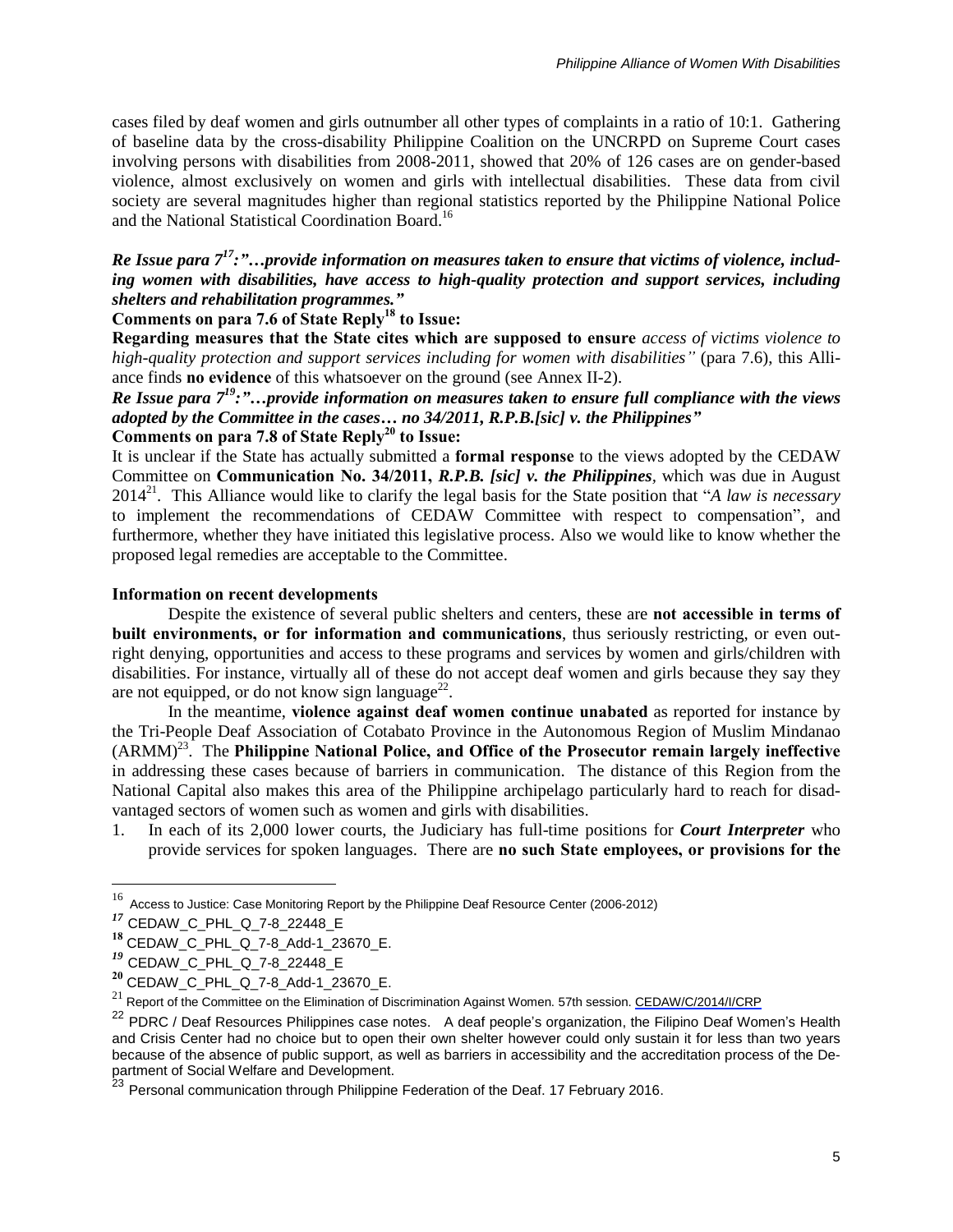**deaf**, including deaf women and children. Even where there may be occasional awareness to provide sign language interpreting, the police, office of the Prosecutor, and trial courts **rely completely on civil society for the provision of these services**. In the few instances that this accessibility is provided, it is characterized by erratic and **bureaucratic service coordination, and unreliable compensation of sign language interpreters (if at all)**. **National plans to establish an interpreting system that the State committed itself to** *over a decade ago***, remain absent**<sup>24</sup> .

2. The decades-long **absence of policy in the Department of Justice on accessibility for persons with disabilities**, particularly women with disabilities victims of violence, recently suffered another setback because the Department Secretary opted to run for the Senate in the May 2016 election. Thus, dialogue gains with her when she was then Department Secretary are virtually lost as a new administration begins in July 2016.

Of the total of  $346+$  cases involving deaf parties documented by civil society from  $2006-2012^{25}$ , there are now an additional 81 cases<sup>26</sup>. Complaints on VAW (numbering 168 up to 2012), comprise half of the 81 new cases from  $2013-2016^{27}$ .

3. The Anti-Child Pornography Act of 2009 (Republic Act 9775), and the Special Protection of Children Against Child Abuse, Exploitation and Discrimination Act of 2003 (Republic Act 7610) contain provisions for female minors or girls and women who are "unable to fully take care of themselves or protect themselves from abuse, neglect, cruelty, exploitation or discrimination because of a physical or mental disability or condition." 28 Yet even in Metro Manila, noted situations of **pornography of deaf female adolescents, or female adolescents with mobility disabilities** (perpetrated by *devotees*) are **not prosecuted or sanctioned**. 29

#### **Recommendation for Violence against Women:**

*Following General Recommendations No. 12 and 19, immediately adopt and exercise due diligence in the prevention, investigation, sanction and provision of legal remedies for all forms of violence committed against women, particularly women and girls with disabilities. Ensure that all procedures in access to justice and support services for victims of violence, are accessible and inclusive of women and girls with disabilities.*

#### **On Prostitution**

 $\overline{a}$ 

### **Information on recent developments**

Clusters of Deaf **sex workers** have been reported in Metro Manila, Pampanga (in the red light district areas of the former US military bases), and Southern Luzon, in the last few years. This May, another cluster has been reported by NGOs in Northern Mindanao. The deaf sex workers became visible because they were trying to access HIV / AIDS services but were unable to because of barriers in communication.

 $^{24}$  National Plan of Action for the Philippine Decade for Persons with Disabilities (2003-2012) formulated by the (then) National Council for the Welfare of Disabled Persons (now the National Council on Disability Affairs), **committed in** 2007 to establish a system for sign language interpreting. After eight years, to date, even with the conclusion of the second Decade (and now an ongoing third Decade for Persons with Disabilities) no such State **system of standards or dispatch exists at all.**

<sup>25</sup> Access to Justice. Case Monitoring by the Philippine Deaf Resource Center (2006-2012). [http://www.phildeafres.org/files/PDRC\\_Case\\_Monitoring\\_2006-2012.pdf](http://www.phildeafres.org/files/PDRC_Case_Monitoring_2006-2012.pdf)

<sup>26</sup> PDRC / Deaf Resources Philippines case notes 2016.

<sup>27</sup> PDRC / Deaf Resources Philippines case notes, 2013-2016.

<sup>&</sup>lt;sup>28</sup> Study on ICT, VAW and Sexuality: A Policy [Advocacy.](https://womenslegalbureau.wordpress.com/publications/) Women's Legal and Human Rights Bureau.

<sup>29</sup> Personal communication. Philippine Deaf Resource Center. 2011.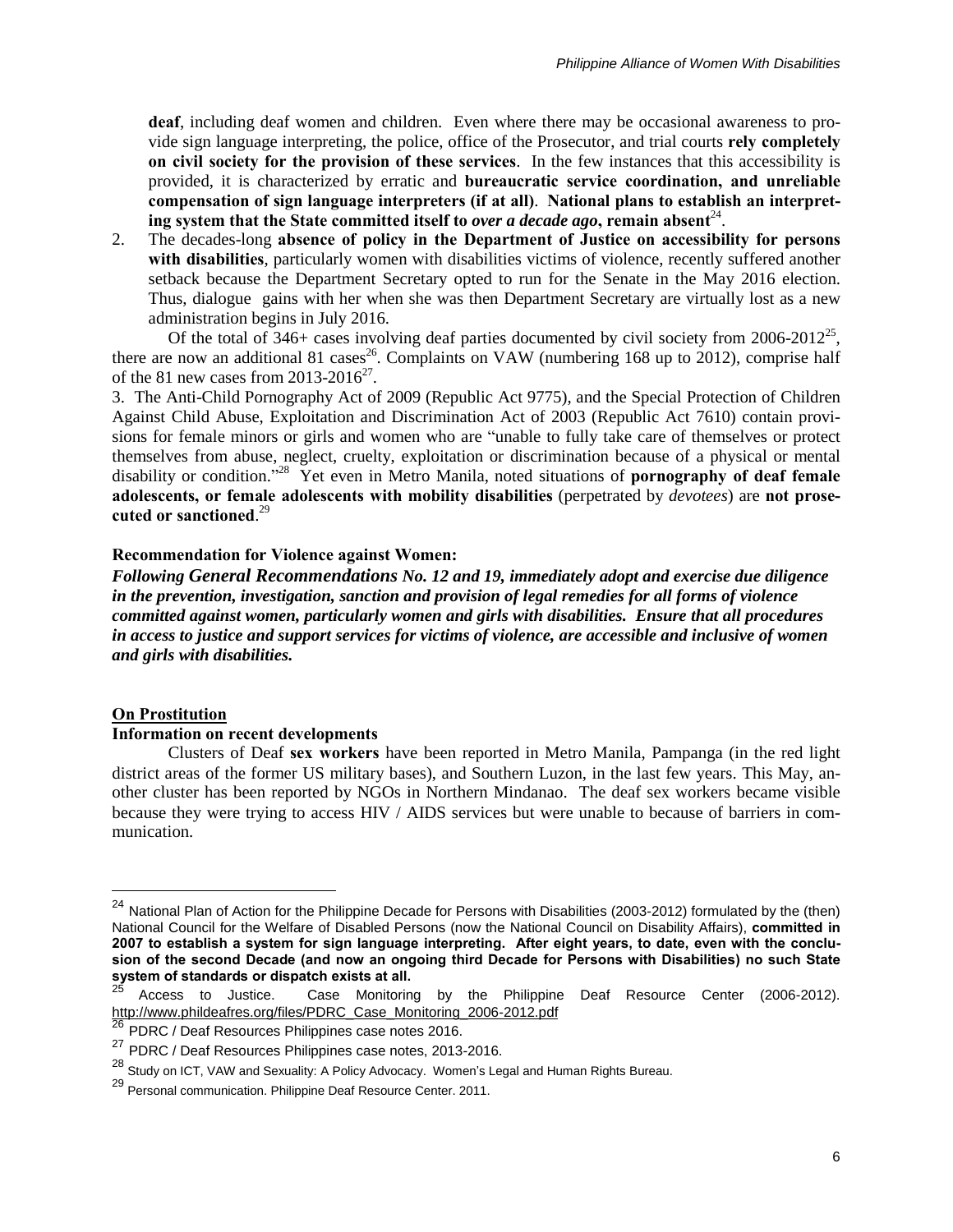Though common knowledge in the Deaf community, the existence of deaf sex workers are virtually unknown to the government. In some of these clusters, deaf pimps and syndicates are involved, adding tremendous secrecy and complexity to the situation.

Groups of as many as 15-30 deaf women or children were reported **trafficked** in Southern Luzon and Central Visayas a few years ago but the **absence of interpreters hindered investigation** by the police, and support of victims by social workers. To date the whereabouts of all these deaf individuals, primarily deaf women and girls, remain unknown.

## **Recommendation for Prostitution:**

*Study, investigate, prosecute and sanction traffickers, and establish accessible programmes for identification, protection, assistance and legal support of victims of trafficking and sexual exploitation, including provision of access to shelters, legal, medical and psychosocial assistance and alternative income-generating opportunities.*

# **On Political and Public Life; Representation**

## **Information on recent developments**

**1. Barriers to the right to vote appear to relate more to disability rather than gender, and notably, there were greater efforts to consider the needs of voters with disabilities in the recent May 2016 elections<sup>30</sup> .**

**2. However, t**here is no **monitoring of numbers of women with disabilities occupying positions in decision-making government bodies**. Despite this being a target in the regional Incheon Strategy (cf Article 2), even the recent national and local elections in May reveal very few (if any) women with disabilities who are able to hold office, specially at the national level. In the past, women with disabilities who are able to land political positions disproportionately come from those who have mobility impairments. This appears to be because of the fact that the political environment largely **does not provide accessibility to women of other types of impairments**. e.g., sensory impairments (the deaf, blind).

**3. Despite the upcoming turnover of the Philippine government to a new administration after the national elections on May 9, representation of women with disabilities in the government Philippine Commission on Women still remains elusive. A Commissioner shall again be appointed** *jointly* **for the elderly as well as women with disabilities. In the past, the appointee usually comes from the sector of elderly women, typically, a woman who is not well versed with the issues of women with disabilities.**

**4.** Many women with disabilities leaders aspire for **participation in public as well as private organizations**. However, accessibility frequently hinders them from being included. Even in CSO women's organizations, women with disabilities are unable to fully engage with the rest of the movement because of the **absence or lack of support** and the accompanying costs, of, for instance sign language interpretation, commuting (public transportation is generally not accessible), and of personal assistance (for those with mobility, visual or psychosocial disabilities).

# **Recommendations for Political and Public Life; Representation:**

*Document and actively promote and support the participation of women, including women with disabilities in political and public life at both the national and local levels, especially in decision-making positions. Eliminate barriers that prevent women from disadvantaged sectors such as women with disabilities, from being fully represented and participating in public as well as private decision-making bodies.*

<sup>30</sup> **<sup>30</sup>** Cebu groups join forces for PWD-inclusive 2016 elections. <http://www.rappler.com/nation/politics/elections/2016/126235-cebu-persons-with-disability-friendly>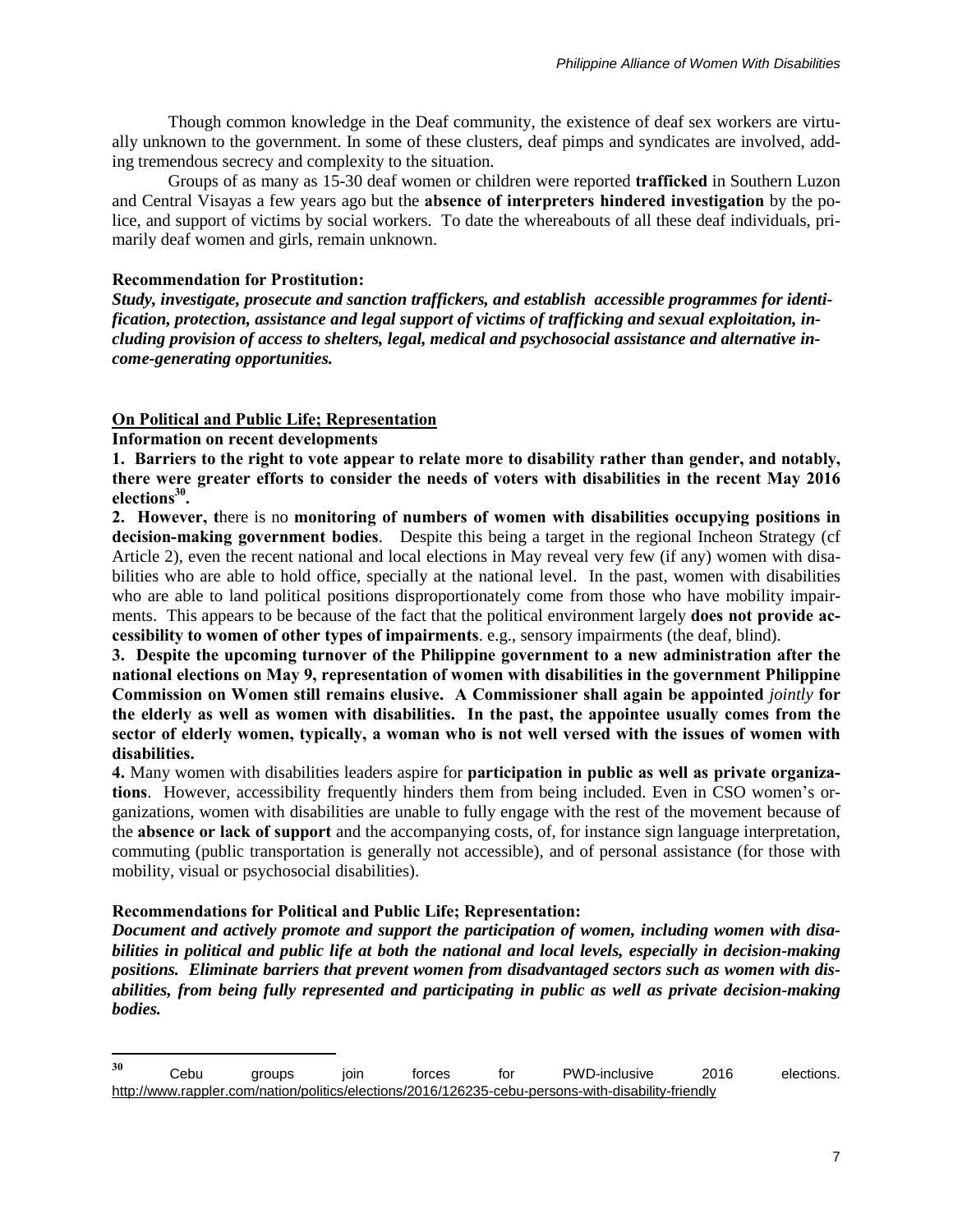# **On Education**

*Re Issue 11(c)*<sup>31</sup>*: "Supply updated information and disaggregated data on the situation of education for women and girls in the State party. In particular, please provide information on…(c) Measures taken to reduce the dropout rates of girls"*

**Comments on para 11.5 of State Reply<sup>32</sup>:**

**Regarding the State reply that "Special Programs are supposed to** reduce the dropout rates of girls in marginalized groups of students, including persons with disabilities", t**o date, there is no available data on the actual effectiveness of these programs on learners with disabilities.**

## **Information on recent developments**

1. It is reported that twice as many women than men with disabilities have **not completed any grade (or level of primary education) at all, particularly in rural areas**. Government efforts to monitor education of girls with disabilities is limited to annual enrollment rates which are unable to document drop out rates during the rest of the school year. The sole government study on this was in  $2011^{33}$ , which is already five years old.

Considering that over 95% of children with disabilities are not in school<sup>34</sup>, it is expected that the **Department of Education's Alternative Learning System** (with itinerant teachers throughout the archipelago) would address this need. The Department of Education has **limited data** on the numbers and participation of children with disabilities, including girls with disabilities.

2. There is also extremely **limited information (if at all) on participation of women and girls with disabilities** in: **early childhood education** (through the Daycare Centers in the *barangays* /villages), **technical education, college or university level**, and all **other forms of life-long learning**.

3. In the ongoing overhaul of the structure of the Department of Education from segregated *Special* Education to *inclusive* **education, planning** has proceeded without the **participation of persons with disabilities**, either with children and youth with disabilities including girls, even after repeated requests inquiring about the status of this complex administrative shift. There have been no disseminated information on how this transition shall be done, including curricular, human resource, and financing considerations.

4. Despite extensive curricular planning already for **age-appropriate sexuality and reproductive health education** for the public schools<sup>35</sup> as compliance to Republic Act 10354 or the Responsible Parenthood and Reproductive Health Act<sup>36</sup>, there appear to be no efforts to make these **accessible to students with disabilities**, including girls and adolescents with disabilities.

# **Recommendations for Education:**

*Eliminate legal, administrative, financing, and attitudinal barriers causing gender disparities at all levels of education. Ensure equality and effective delivery of education particularly to marginalized women and girls, including women and with disabilities through: a comprehensive plan on inclusive education in law and practice, formulated in consultation with disabled peoples' organizations, with corresponding budget allocations to ensure that girls of all types of disabilities, particularly those living* in the rural areas, are not left out; regular and systematic data collection on number of girls) with dis-

*<sup>31</sup>* CEDAW\_C\_PHL\_Q\_7-8\_22448\_E

**<sup>32</sup>** CEDAW\_C\_PHL\_Q\_7-8\_Add-1\_23670\_E.

 $\frac{33}{24}$  Philippine Institute for Development Studies. 2011.

<sup>&</sup>lt;sup>34</sup> Bureau of Elementary Education, Special Education Division http://www.deped.gov.ph/quicklinks/quicklinks2.asp?id=34; Morada, C. Special Children - Get them to the Mainstream. [http://www.deped.gov.ph/e\\_posts.asp?id=641](http://www.deped.gov.ph/e_posts.asp?id=641)

<sup>35</sup> Comprehensive Sexuality Education Forum. 18 May 2016. Philippine Normal University. Manila.

<sup>36</sup> <http://www.gov.ph/2012/12/21/republic-act-no-10354/>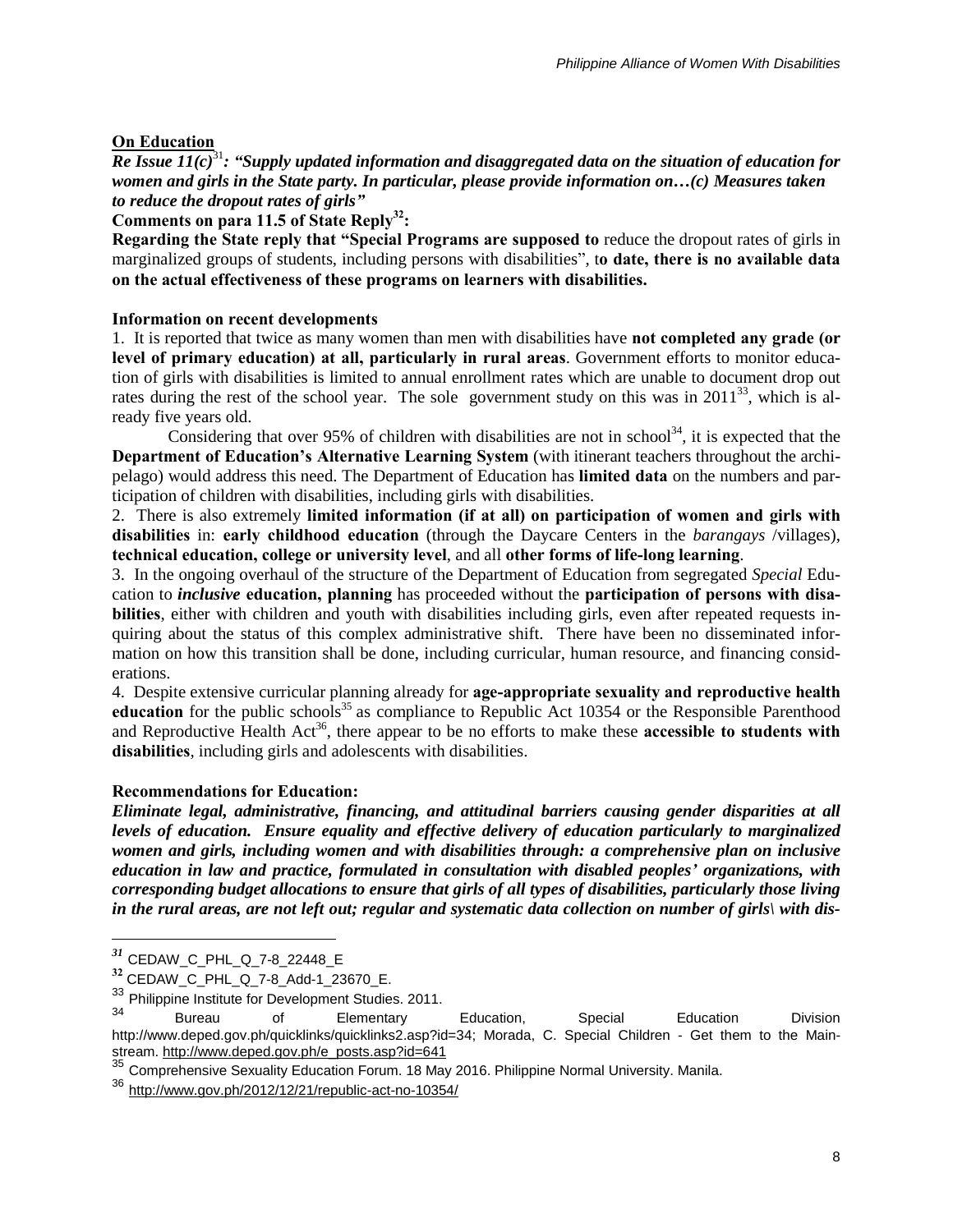*abilities attending mainstream schools at all levels of learning, and their rates of success and completion of schooling; integration of principles and practice of inclusive education in university teacher education programs, as well as in training of teachers, including teachers with disabilities; and curricular emphases and development of accessible materials on personal safety, and sexuality and reproductive health.*

### **On Employment**

### **Information on recent developments**

1. The Philippine Institute for Development Studies under the National Economic Development Authority reports <sup>37</sup> that there are **strong disparities in type of employment and income of women with disabilities, compared to men with disabilities**. Female respondents with disabilities in the study allot relatively more time to household duties both during working as well as non-working days. This is an indication of gender disparities and affects women with disabilities respondents in terms of their educational and livelihood needs.<sup>38</sup>

**2.** Despite enactment of Republic Act 8505 or the **Rape Victim Assistance** Law <sup>39</sup> over one and a half decades ago, **implementation** has been virtually non-existent. Specially for women with disabilities who are victimized by violence much more than all other Filipino women, and already face barriers in employment, these victims need livelihood and other economic options as part of their recovery.

### **Recommendations for Employment:**

*Study the root causes of employment disparities on the basis of both gender and disability, and actively promote employment in both public and private entities of women with disabilities, including through special measures if needed. Fully and immediately implement domestic law on the provision of assistance to women victims of violence including the provision of employment opportunities and economic recovery and independence.*

### **On Health**

 $\overline{a}$ 

*Re Issue para 15<sup>40</sup>: "Indicate the budget allocated to women's health and measures taken to ensure access to health services for all women, in particular rural women, women with disabilities, indigenous women and Muslim women."*

## **Comments on para 15.1of State Reply<sup>41</sup> to Issue on Health:**

Based on data gathering by the Philippine Coalition on the UNCRPD from 2011-2015 on government spending for persons with disabilities<sup>42</sup>, no national budget item has been demonstrated to be allocat**ed and utilized specifically for women with disabilities in relation to access to health services**.

**"**K. Health

15. Budget allocated to women's health and measures taken to ensure access to health services for all women, in particular rural women, women with disabilities, …

15.1 The State allocated P2.275 billion to implement the Responsible Parenthood and Reproductive Health law. More than 75% (P1.67 B) of allocation will go to procurement of family planning commodities."\

This Alliance finds no evidence in **budget monitoring** presented to confirm that women with disabilities actually benefited from this P2.275 billion allocation.

 $37$  Tabuga, A. & C. Mina. 2011. Philippine Institute for Development Studies. Discussion Paper Series No. 2011-32. [Disability](http://dirp3.pids.gov.ph/ris/dps/pidsdps1132.pdf) and gender: The case of the [Philippines.](http://dirp3.pids.gov.ph/ris/dps/pidsdps1132.pdf)<br>38...

Male respondents with disabilities on the other hand, spend more time on work and leisure, even during working days.

<sup>39</sup> <http://pcw.gov.ph/law/republic-act-8505>

*<sup>40</sup>* CEDAW\_C\_PHL\_Q\_7-8\_22448\_E

**<sup>41</sup>** CEDAW\_C\_PHL\_Q\_7-8\_Add-1\_23670\_E.

<sup>&</sup>lt;sup>42</sup> Disability Rights Budget Analysis / CRPD Compliant Budget Advocacy. [http://crpdparallelreport.net.ph](http://crpdparallelreport.net.ph/)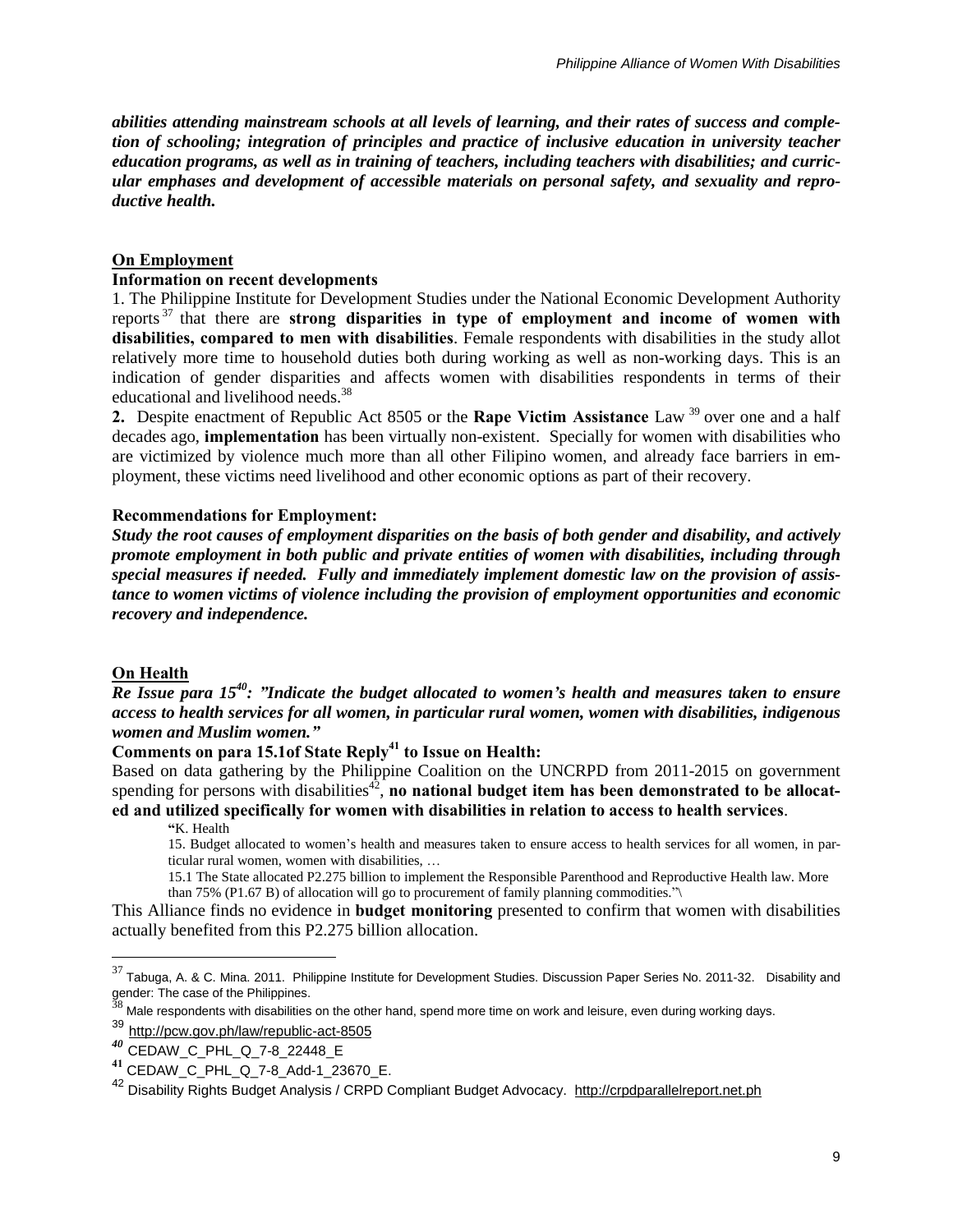#### **Information on recent developments**

In the May 30 presentation of the Commission on Human Rights Philippines on its National Inquiry on Reproductive Health<sup>43</sup>, it reported on **accessibility as the main barrier for deaf women in accessing health services** in Mindanao. Nationwide, the **absence of a sign language interpreting system in local as well as national health facilities** presents a barrier to all deaf women and their families. These have been confirmed by difficult experiences of deaf women including during childbirth in both public and private hospitals $44$ .

In the same workshop, the national human rights institution also admitted its **lack of information on women with disabilities** of other impairment groups, citing the same dearth in public sources. For instance, national data-gathering instruments such as the **National Demographic and Health Survey**  $(2013)^{45}$  do not identify any women with disabilities as respondents.

#### **Recommendation for Health:**

*Following General Recommendation No. 24, ensure that all existing and future legislated State datagathering instruments such as the National Demographic and Health Survey, and all budgeting and financing of health programs, services and facilities, are inclusive for all women, including women and girls with disabilities.*

## **On Economic and Social Benefits, Social protection**

### **Information on recent developments**

A 20% disability discount on selected good, services, and transportation for persons with disabilities, including women and girls with disabilities as part of a **social protection mechanism** are not coordinated between the Department of Health and National Council on Disabilities Affairs. Despite consultations for over two years by the Department of Health, Chronic Illness including **reproductive tract cancers of women** such as breast, uterine, cervical and ovarian cancers has been eliminated as a category in accessing this discount. In the May 26-27 Department of Health<sup>46</sup> workshop to pilot test the proposed amended criteria, other problems in implementation such as lack of awareness, accessibility and other **barriers continue to hinder effectiveness** of this social protection mechanism. Other social protection activities targeting women and girls with disabilities have not even received adequate attention or been effectively implemented.

#### **Recommendation for Economic and Social Benefits:**

*Implement fully and efficiently coordinated and gender-/disability-responsive programs, and continuing training of personnel on universal social protection, including universal health coverage, education access, income replacement, particularly for disadvantaged women such as women with disabilities.*

### **On Rural women**

 $\overline{a}$ 

There are over 325 million women and girls with disabilities in the world, most of whom live in ru**ral areas of developing countries where women make up three quarters of the population of persons**

<sup>43</sup> National Inquiry on Reproductive Health: Presentation & Validation. Gender Ombud / Gender, Equality and Women's Human Rights Center. Commission on Human Rights Philippines. 30 May 2016, Quezon City.

<sup>44</sup> Personal communication. PDRC / Deaf Resources Philippines. February 2016.

<sup>45</sup> <http://dhsprogram.com/pubs/pdf/PR47/PR47.pdf>

<sup>&</sup>lt;sup>46</sup> Department of Health. Workshop on Determining Eligibility for the Issuance of PWD Identification Card. May 26-27. San Mateo, Rizal.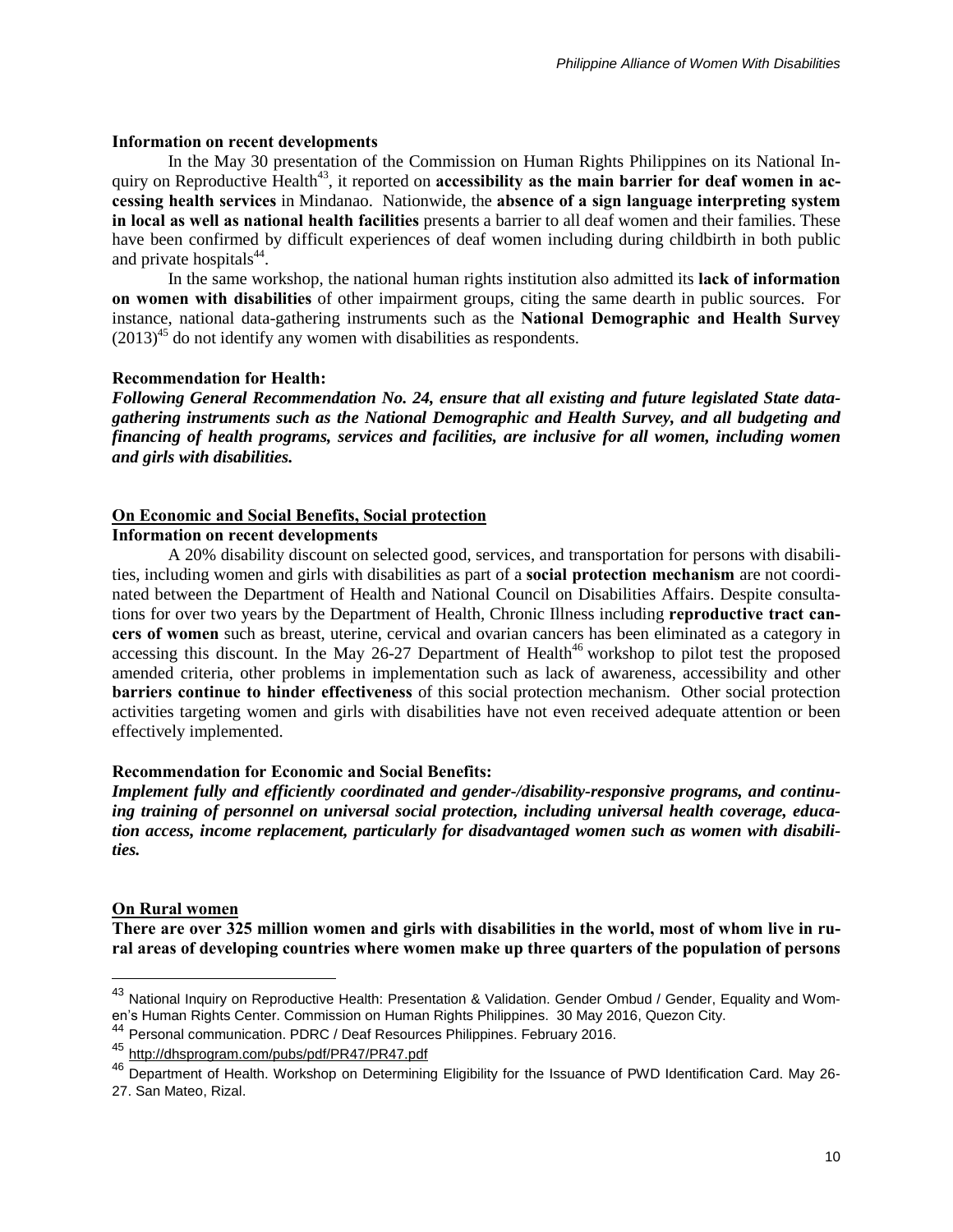with disabilities<sup>47</sup>. Eighty percent of women with disabilities in rural areas in Asia and the Pacific **have no independent means of livelihood and are thus dependent on others for their economic survival.<sup>48</sup>**

## **Information on recent developments**

1. From the fact-finding activities of the Commission on Human Rights reported during the recent National Inquiry on Reproductive Health, it was concluded that **rural women with disabilities face barriers in accessing adequate health care facilities, including information, counseling and services in family planning**.

2. **Sexual violence among Deaf women and girls** numbering over a hundred cases throughout the rural areas of the country from 2006 -2012<sup>49</sup>, continues up to the present time<sup>50</sup>, with a lack of access to coun**seling services**.

## **Recommendation for Rural Women:**

*Following General Recommendations No. 33 and 34, eliminate barriers in the enjoyment of all human rights by all rural women and girls, specially women and girls with disabilities, including access to comprehensive sexuality and reproduction health services; and protect them in law and practice, from all forms of violence.*

## **On Law**

 $\overline{a}$ 

### **Information on recent developments**

Republic Act 8353 known as the **Anti-Rape Law**, specifically mentions **women and girls with intellectual or psychosocial disabilities**. The Philippine Commission on Women and National Council on Disabilities Affairs includes amendment of this law as part of their legislative agenda in the 16th Congress. However, both have not actively initiated or engaged women with disabilities in their proposed amendments.

### **Recommendation for Law:**

*Actively involve women with disabilities in the amendment of the Anti-Rape Law, ensuring equal recognition before the law, and respect and protection of all their rights.*

## **On Marriage and Family Life**

## **Information on recent developments**

1. From 2008 to 2011, 34 out of 126 or 27% of cases filed by persons with disabilities which reached the Supreme Court include filing **nullity of marriage** based on "grave, medically permanent **psychological incapacity**" of female parties. Up to the present time, this routine and virtually institutionalized legal argument based on the Family Code of the Philippines, Article 36 (Executive Order No. 209) describes a person with psychological incapacity as *unable to enter into a marital contrac*t: Art. 36. A marriage contracted by any party who, at the time of the celebration, was psychologically incapacitated to comply with the essential marital obligations of marriage, shall likewise be void even if such incapacity becomes manifest only after its solemnization. (As amended by Executive Order 227) (1, 2)

**<sup>47</sup>** International Disability Alliance submission to CEDAW Committee on rural women

**<sup>48</sup>** <http://www.ohchr.org/Documents/Issues/Women/A.67.227.pdf>

Access to Justice. Case Monitoring by the Philippine Deaf Resource Center (2006-2012). [http://www.phildeafres.org/files/PDRC\\_Case\\_Monitoring\\_2006-2012.pdf](http://www.phildeafres.org/files/PDRC_Case_Monitoring_2006-2012.pdf)

<sup>50</sup> PDRC / Deaf Resources Philippines case notes.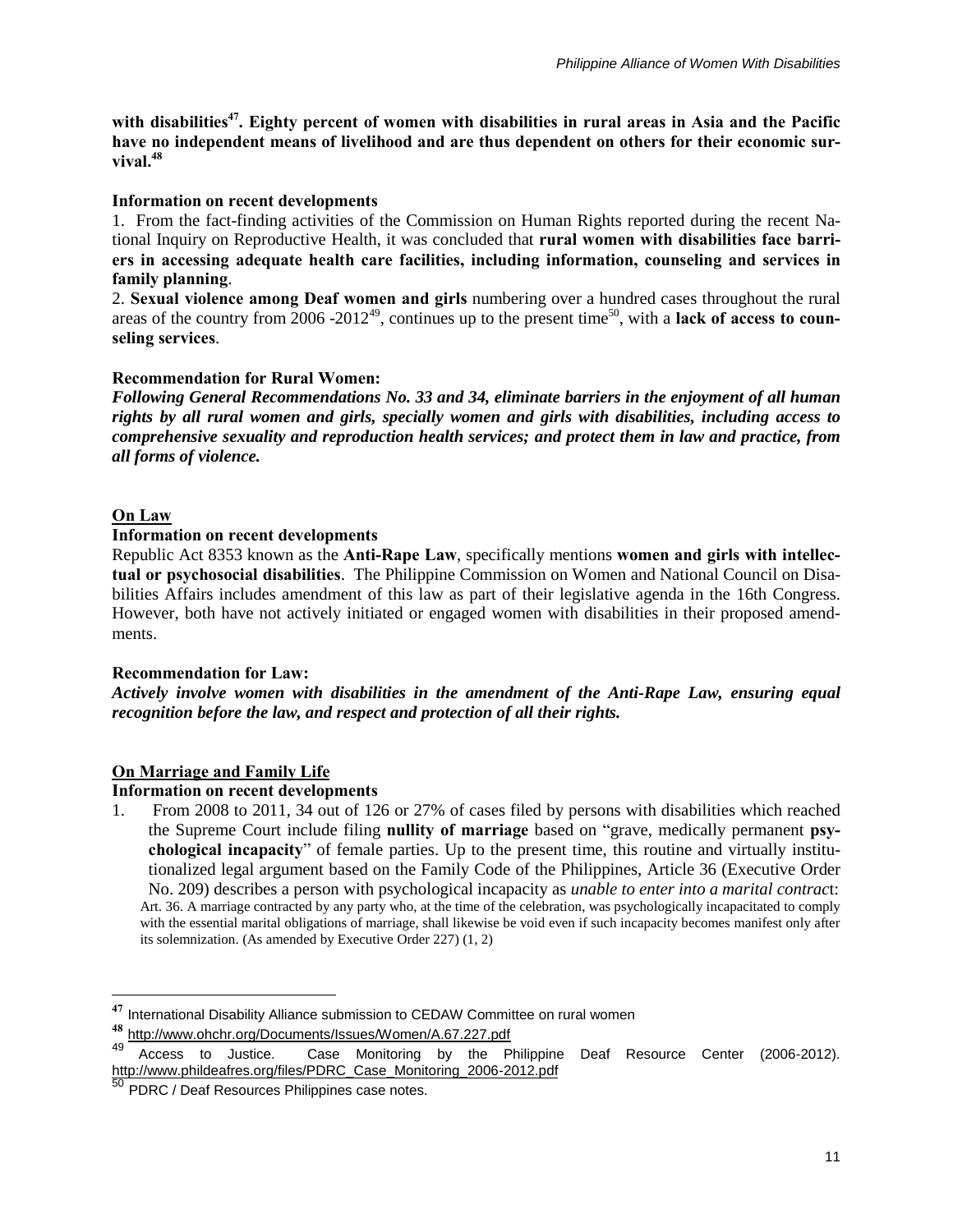2. In order to apply for a Marriage License, couples are required to go to a **Pre-Marriage Counseling** by the Department of Social Welfare and Development (for civil marriages), and a **Family Planning and Responsible Parenthood Seminar** by the Municipal / City Health Officer of the Department of Health. There have been incidents when persons with disabilities who undergo these seminars have been **advised by local government officers either not to get married, or, not to have children** because of the possibility of giving birth to children with disabilities<sup>51</sup>.

## **Recommendation for Marriage and Family Life:**

*Following General Recommendations No. 21 and 29, immediately repeal discriminatory provisions of the Family Code of the Philippines, and related Executive Orders, and eliminate practices which discriminate against women with disabilities in their right to marry and found a family.*

## **ANNEX- I**

*About the organizations involved in this submission:*

The Philippine Alliance of Women with Disabilities (PaWiD) is a subset of member organizations of the Philippine Coalition on the U.N. Convention on the Rights of Persons with Disabilities. The PaWiD advocates specifically for the rights of women and girls with disabilities.

- Nationwide Organization of Visually-Impaired Empowered Ladies
- Transforming Communities for Inclusion of Persons with Psychosocial Disabilities-Philippines
- Philippine Alliance of Persons with Chronic Illness
- Filipino Deaf Women's Health and Crisis Center
- Philippine Federation of the Deaf
- Philippine Deaf Resource Center / Deaf Resources Philippines
- Women's Leap Toward Economic and Social Progress

Contact person: [lizamartinezpapci@gmail.com](mailto:lizamartinezpapci@gmail.com)

## **ANNEX - II**

 $\overline{a}$ 

## **Comments on State Replies to Issues (CEDAW\_C\_PHL\_Q\_7-8\_Add-1\_23670\_E.):**

1.Measures taken to address discrimination and violence against women and ensure access to service:

"18.2 Support services, benefits and privileges for persons with disabilities are provided by law (Programs on the advancement of women's rights and accessibility for  ${}^{52}$ PWDs are being implemented by the National Coun*cil on Disability Affairs (NCDA). NCDA created the Sub-Committee on Access to Justice and Discrimination for Persons with Disabilities to handle complaints of discrimination. The Subcommittee works with the Public Attorney's Officer (PAO).*"

There is no evidence or disseminated information of any comprehensive program by the National Council on Disability Affairs or other government agency on the advancement of women with disabilities' rights or accessibility for persons with disabilities, including women with disabilities. In fact, after the six years term of this administration, the Council still has yet to actually amend the Accessibility Law to make it inclusive of all impairment groups.

In terms of the Memorandum of Agreement between the Council and the Department of Justice, this has been only to generate "PWD<sup>53</sup>-Friendly Public Attorneys"<sup>54</sup> for the "speedy resolution of cases". Despite this, our

<sup>51</sup> <http://www.baguio.gov.ph/?q=content/marriage>

*<sup>52</sup>* the acronym in State terminology for *persons with disabilities*

<sup>53</sup> the acronym in State terminology for *persons with disabilities*

<sup>54</sup> Persons with disabilities may now avail of free legal assistance. 9 October 2012. <http://www.ncda.gov.ph/category/sub-committees/sub-committee-access-to-justice/>